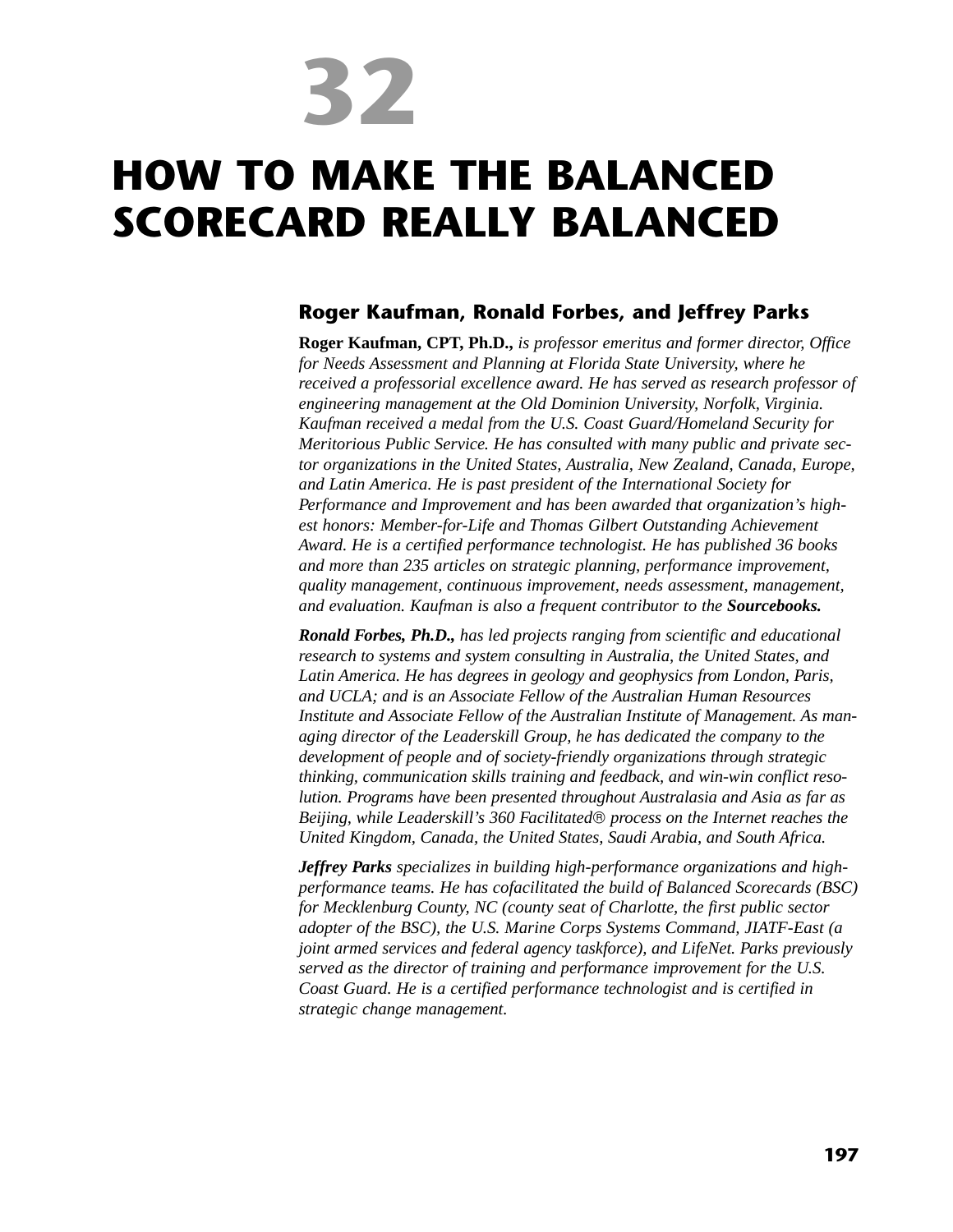





## *Contact Information:*

1123 Lasswade Drive Tallahassee, FL 32312-2843 850-386-6621 *rkaufman@nettally.com* www.megaplanning.com

Leaderskill Group Pty Ltd Sydney, Australia. +61-2-9533-7077 *ronfo@leaderskill.com.au* www.leaderskill.com.au www.360facilitated.com

Performance Breakthroughs, Inc. Woodbridge, VA 703-897-0724 *jeff@performancebreakthroughs.com* www.performancebreakthroughs.com

*The Balanced Scorecard provided the opportunity for a focus on results beyond the quarterly profit-and-loss sheet. However, the BSC doesn't capture all the organizational success variables. What is suggested really balances the BSC and assures that all critical variables are considered. We further suggest that, by aligning these variables, we also add ethical and practical value to internal and external clients, and so create the Aligned Scorecard (ASC). This guide helps you to create an Aligned Scorecard.*

## **What the BSC Contributed**

The conventional Balanced Scorecard (BSC) showed how planning, strategy, and the related tactics<sup>1</sup> and measures of results could be more effective when based on perceptions of organizational success. However, this in itself is not enough to ensure that an organization survives and thrives.

With the aim of balancing its four perspectives, the conventional BSC2 introduced four *processes* (translating the vision, communicating and linking, business planning, feedback and learning). However, the balancing of the internal variables does not convey the requirement to

<sup>1.</sup> We use *strategy* for external clients' and societal results, and *tactics* for ways and means to achieve strategies.

<sup>2.</sup> For a description of the original Balanced Scorecard (BSC), see Kaplan and Norton (1992).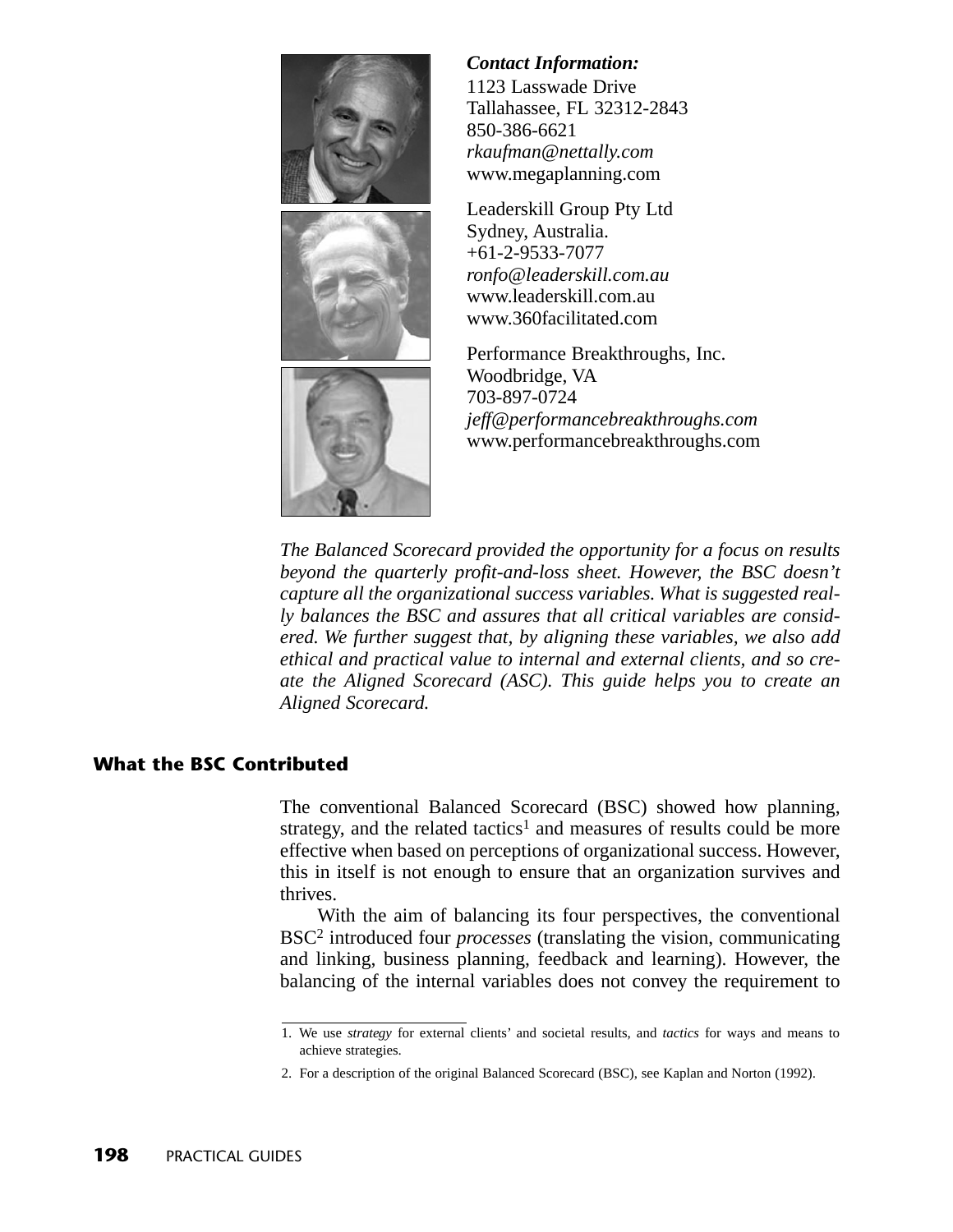align everything that any organization uses, does, produces, and delivers, with adding value to external clients including society.

No scorecard can be complete unless it takes account of the value that an organization adds to (or subtracts from) external stakeholders including society.3 This presentation builds on the basic BSC framework and defines the various elements of a useful and more complete scorecard, and how the parts must be related. We urge that organizations add to the BSC a primary, practical, and ethical<sup>4</sup> consideration focused on success while, at the same time, adding measurable value to society (including our shared physical and social environment).

Why society? The past few years have exposed numerous corporate scandals, most motivated by greed. While some of the guilty organizations may have had a Balanced Scorecard on paper, they surely did not have it in practice or in their culture. Take a look at the following vision and values (Figure 1).

### **Figure 1. One Company's Vision and Values.**

#### **Vision**

To become the world's leading company, creating innovative and efficient solutions for growing economies and a better environment worldwide.

#### **Values**

Respect, integrity, communication, excellence

The fact that these were Enron's demonstrates that published vision and value statements may be more public relations rather than guiding principles that drive organizational behaviors and results.

These BSC short-term operational contributions must be aligned with what the organization delivers to external clients and society. With this suggested Aligned Score Card (ASC) tool, concerned leaders may keep the culture from deflecting to the more conventional "financial-only" mind-set.

## **What's Involved in an Aligned Scorecard?**

Although not yet conventional, essential considerations for an ASC are:

<sup>3.</sup> In a previous article (Kaufman & Forbes, 2002), a societal/mega focus was added to the conventional Balanced Scorecard.

<sup>4.</sup> While some people might be uncomfortable with "ethical," we contend that if you are not adding measurable value to society you may be subtracting it. Without the societal focus—including our shared world well-being and environment—what one uses, does, produces, and delivers is open to question.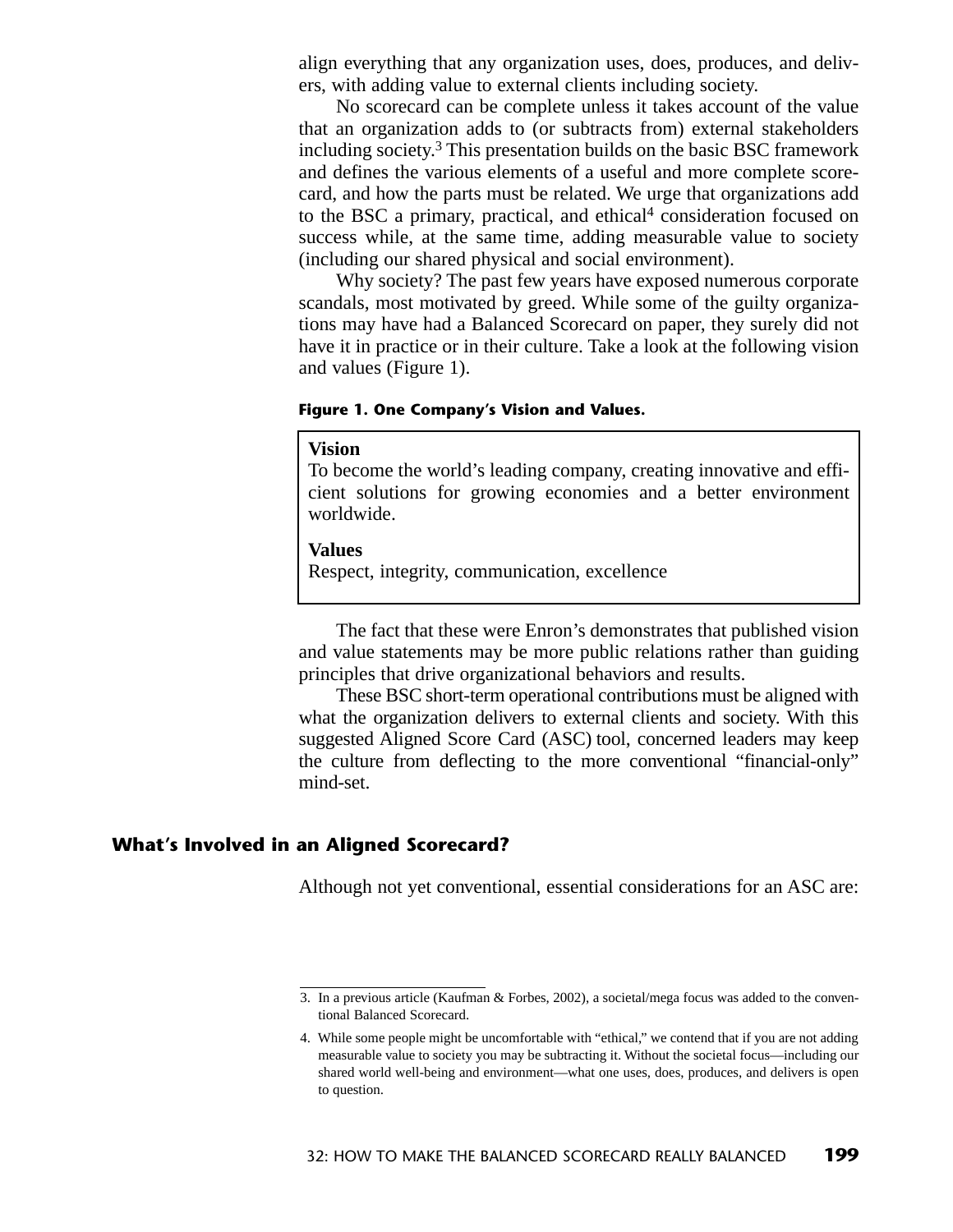- *Outcomes* are the heart of a practical scorecard; they must have a primary focus on adding measurable value to the society within which we operate. We must "keep score" on that societal value added by the organization through its resources, activities, building block results, and contributions to external clients and society.
- *Making money and doing societal good* must not be mutually exclusive. Rather, making money on a continuing basis is possible only by adding value to external clients and our shared society.
- *The feedback process* within the organization—including continuous improvement—must cascade from societal value added to organizational contributions and then to operational results and processes and then provide a flow of data for continuous improvement for all organizational elements (c.f. Forbes, 2000).
- *Organizational culture* must be aligned with internal and external value added.

There are increasing indications that a focus on and commitment to Mega are not only ethical but good for business.

Following the same logic, it should be clear that public sector organizations can justify their existence only by proving that they produce results at the Mega—societal value-added results (Kaufman, 1992, 1998; Forbes, 1998). The principles of the Aligned Score Card are equally useful for public and governmental agencies and nongovernmental organizations, for whom the bottom line is usually seen as funding levels. We urge extending this "public bottom-line" focus to one that views societal value added as the key to continued funding.

It follows then that the bottom line for society and the environment is a unified and holistic measure—bigger than just short-term profits or funding level and customer satisfaction.

To realize the importance and practicality of a societal/Mega focus and commitment, you only have to look at the litany of failed organizations, such as Enron, Global Crossing, Bridgestone-Firestone, WorldCom, Andersen, HIH, along with a host of unnatural disasters including Three Mile Island, Chernobyl, and the Exxon Valdez (to mention just some of the larger ones) to see the implications of not focusing and acting on societal value-added as the primary bottom line for any organization. If an organization is not adding value to society, it may be subtracting value.<sup>5</sup>

## **Starting with the Future to Be Achieved**

The alternative we suggest<sup> $6$ </sup> is that all planning must start from "the world we want to help create for tomorrow's child." Such an ideal vision

<sup>5.</sup> To stop planning and concern at a "business case (or plan)" limits the organization to see *itself* as the primary client and beneficiary of what is used, done, produced, and delivered without linking and aligning to adding value to external clients and society a short-sighted and self-limiting orientation, which is impractical in the medium as well as the long-term.

<sup>6.</sup> Advocated by Kaufman (1972, 1992, 1998, 2000).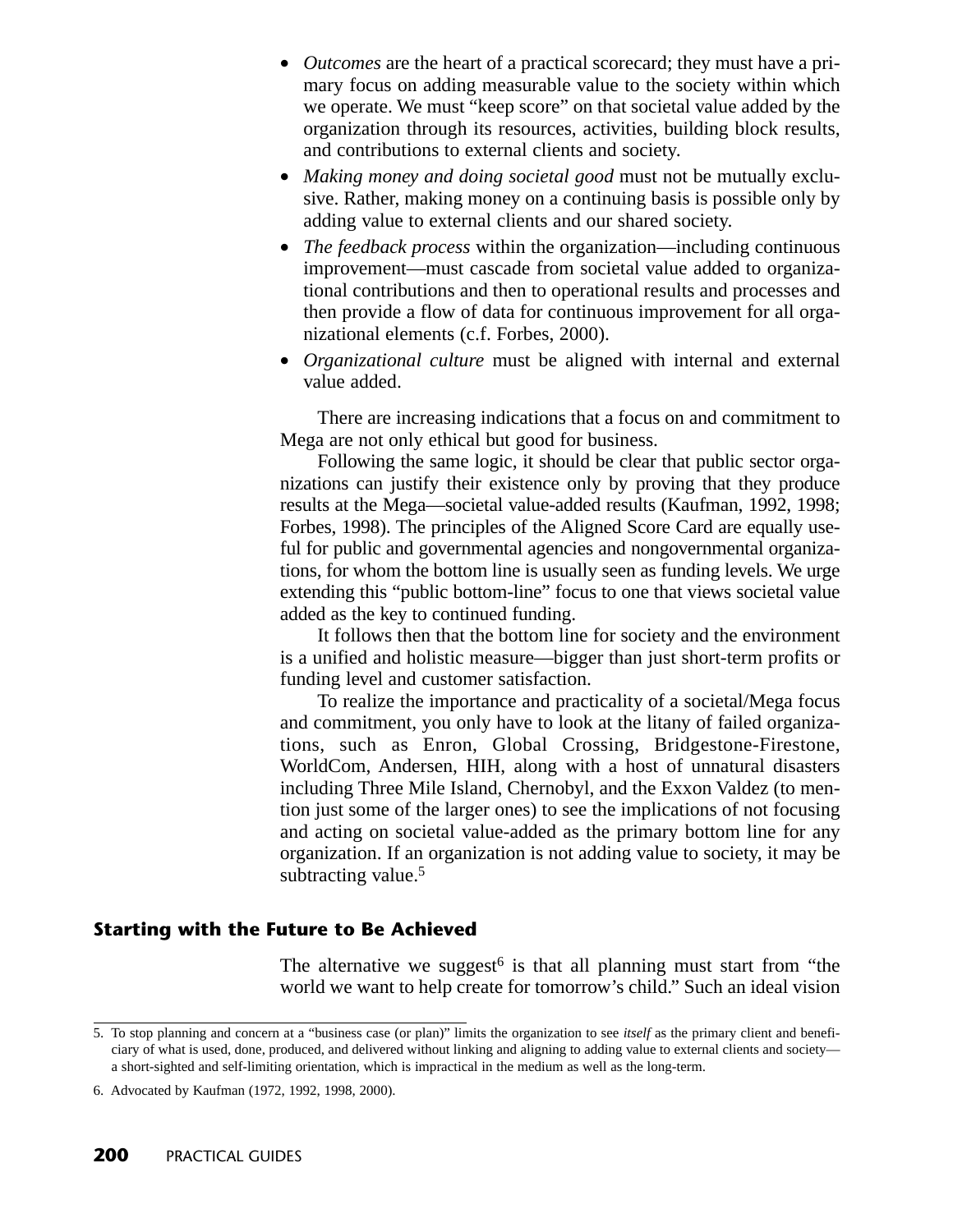(Kaufman 1998, 2000) provides a societal-Mega referent. Any organization may choose within it the part (or parts) that it commits to create and continually move closer toward.7

The *organizational elements model* (*OEM*) is a planning framework that builds plans, linking and aligning everything an organization uses (Inputs), does (Processes), produces (products, or results at the Micro level), and delivers (outputs, or results at the Macro level) to ensure they have value for external clients and society (outcomes, at the Mega level) (Kaufman, 1998, 2000; Kaufman, Oakley-Browne, Watkins, & Leigh, 2003).

# **The Organizational Elements**

*Mega* is defined as the basic level of planning in which we define what every viable organization must start and target in terms of societal survival and quality of life. Included here is data relative to our shared society, including our clients' well-being (above and beyond the goods and services we supply to them). Only when this *outcome* (results and consequences at the Mega level) is agreed do we move down to the *Macro* level, at which the organization plans to be successful in producing its *output*. Outputs are the contributions our organization makes to Mega results and commits to move ever closer toward. Then on to the *Micro* level, at which successful departments or groups within the organization integrate to contribute the *products* required for Macro success (outputs), and Mega success (outcomes). Table 1 shows this chain of results.

| Organizational<br><b>Elements</b> |                 | Chain of<br><b>Results</b>                          | What<br><b>Should Be</b> | What Is | <b>Types of</b><br><b>Assessment</b><br><b>Needs</b> |
|-----------------------------------|-----------------|-----------------------------------------------------|--------------------------|---------|------------------------------------------------------|
| <b>Level/Results</b>              |                 |                                                     |                          |         |                                                      |
| <b>Mega</b>                       | <b>Outcomes</b> | Societal<br>Consequences and<br>Contributions       |                          |         | <b>External Needs</b><br>Assessment                  |
| <b>Macro</b>                      | Outputs         | Organizational<br>System<br>Contributions           | Ends                     |         | <b>Internal Needs</b><br>Assessment                  |
| <b>Micro</b>                      | Products        | Operational<br>Accomplishments and<br>Contributions |                          |         | <b>Internal Needs</b><br>Assessment                  |
| <b>Processes</b>                  |                 | Activities, Culture                                 | Means                    |         | Quasi-Needs<br>Assessment                            |
| <b>Inputs</b>                     |                 | Resources                                           |                          |         |                                                      |

**Table 1. Organizational Elements Model (OEM).**

Source: Based on Kaufman, 1998, 2000, and Kaufman, Oakley-Browne, Watkins, & Leigh, 2003, showing the difference-yetrelationship between ends and means and assessing the gaps in results to be closed.

<sup>7.</sup> Forbes has also earlier proposed that we should measure the total impact of how organizations add to or subtract from the wellbeing of society and the environment (Forbes 1998).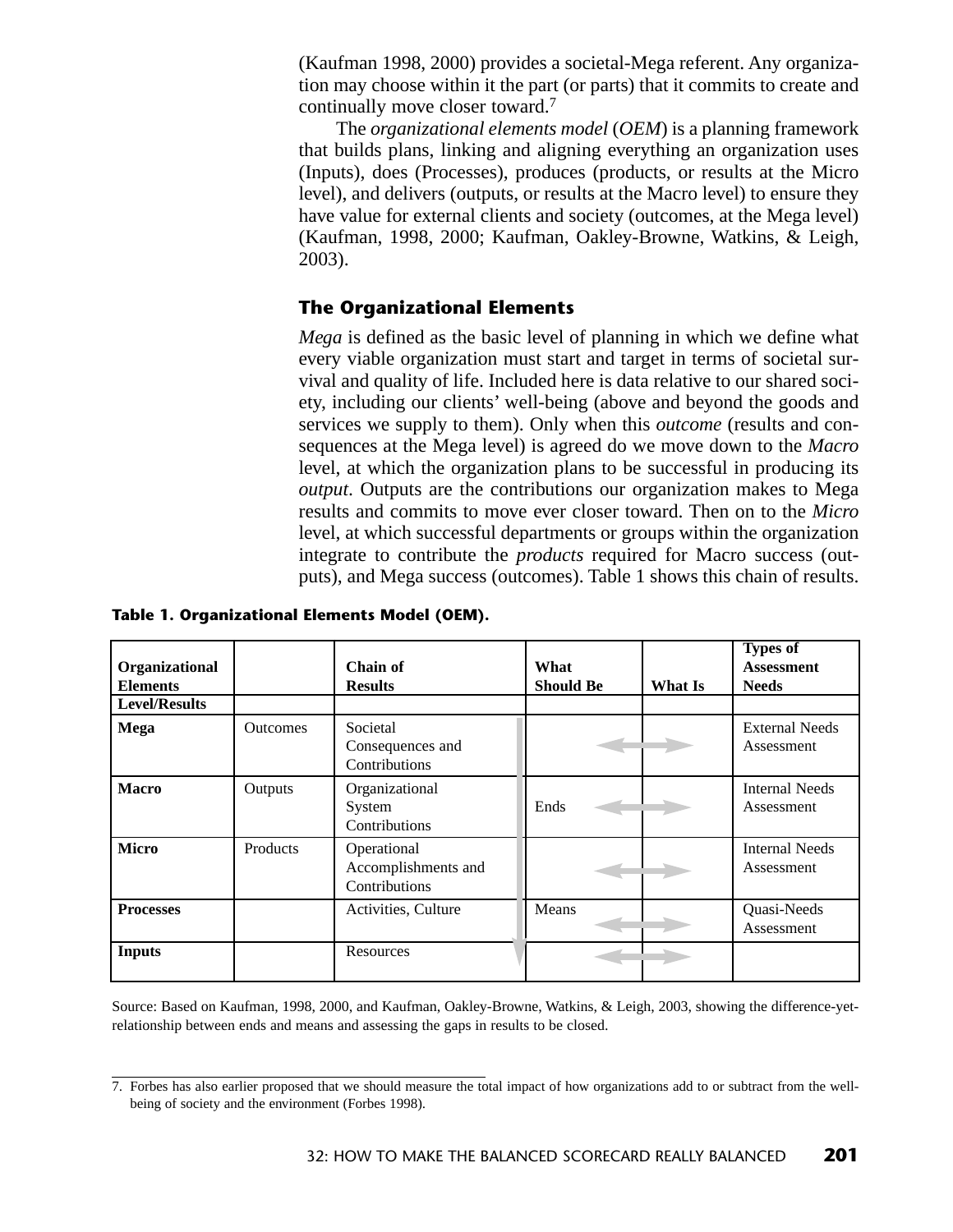Aligned with these are the levels of *Process*, the ways and means by which everything gets done, and *Inputs,* the people, resources and materials required to operate. The five elements Mega, Macro, Micro, Process and Inputs make up the Organizational Elements Model, Table 1.

We now show how this can help us derive an aligned scorecard that allows us to be practical and fully ethical at the same time.

## **Implementing an ASC**

There are several examples for using a Mega focus for planning and change, such as suggested by the ASC. Cases in point include Defense Facilities in Australia, Refinor in Argentina, Florida Division of Blind Services, High Performance Workplace program in Ohio, and Conciencia in Latin America.

Table 2 assesses the extent to which any scorecard covers the full OEM.

### **Table 2. ASC Audit Checklist Based on the OEM.**

| The scorecard includes measured external client and societal impact<br>contributions (Mega)                                                               | $Yes$ No $\_\_\_\$         |
|-----------------------------------------------------------------------------------------------------------------------------------------------------------|----------------------------|
| The scorecard includes measured organizational contributions<br>(measurable results, Macro) that are aligned with Mega-level results<br>and contributions | $Yes \_\_\_\_ No \_\_\_\_$ |
| The scorecard includes measured internal impact contributions<br>(Micro)                                                                                  | $Yes \_\_\_ No \_\_\_$     |
| The scorecard includes measured efficiency of building block<br>results and contributions (Process)                                                       | $Yes \_\_\_ No \_\_\_$     |
| The scorecard includes structured feedback to align objectives<br>and measures, cultural climate, and relationship with external<br>associates (Process)  | $Yes$ No $\_\_\_\$         |
| The scorecard includes physical, human, and capital<br>resources (Inputs)                                                                                 | $Yes \_\_\_ No \_\_\_$     |
| The scorecard provides all necessary data for Evaluation<br>and Continuous Improvement (all levels)                                                       | Yes No                     |
| Total:                                                                                                                                                    |                            |

*Scoring:* Seven checks for "yes" indicates that the scorecard is an ASC and covers the full OEM.

Six for "yes" indicates you are close to having an ASC.

Five or less for "yes" indicates that the scorecard is a conventional BSC or a part of one and likely omits formal alignment among internal elements and external provable value.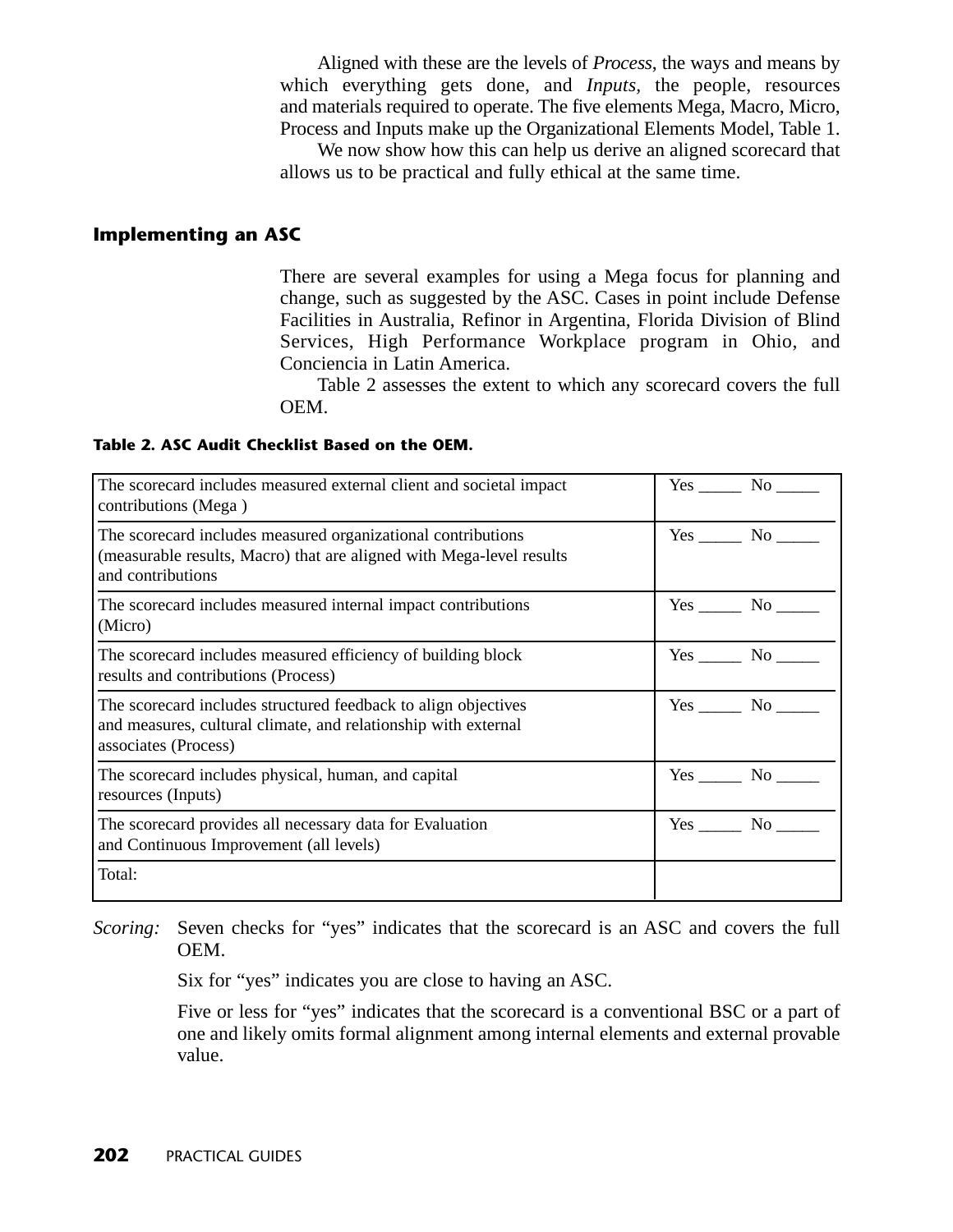## **Conclusion**

The process of implementing an ASC involves a number of stages and concepts:

- 1. Develop an *Ideal Vision* of the future—the kind of world we want to together create for tomorrow's child. Most organizations start from Kaufman's minimum Ideal Vision (Kaufman, 1998, 2000) and add to it or modify it on the basis of "hard data."
- 2. Select the part of the Ideal Vision that the organization will contribute, and how that will be measured—the *Organization's Mission.* This is the beginning focus for *Mega Planning* (and useful strategic planning and strategic thinking).
- 3. Assess needs and select the objectives that will make the organization successful in achieving this—the *Macro Plan.* This identifies the functions to be accomplished to achieve the mission.
- 4. Set the *Building Block Objectives,* performance indicators, and targets that must be met within the organization to be successful.
- 5. Define the Processes (tactics) required to deliver the results specified in the strategy—a *Process Plan.*
- 6. Assess the human, capital, and physical *Resources* required to enable the strategy and related tactics.

These steps are best taken in conjunction with clients and partners.

In conclusion, we urge you to implement this approach, whether in creating a new scorecard or revisiting one already in operation. We promise you that the ASC offers new vistas, opens new levels of motivation and creativity in your people, and ultimately leads to enduring success for your organization and the world we share.

## **References and Related Readings**

- Carleton, R., & Lineberry, C. (2004). *Achieving post-merger success: A stakeholders guide to cultural due diligence, assessment, and integration.* San Francisco. Jossey-Bass Publishers.
- Forbes, R. (1998). The Two Bottom Lines—Let's start to measure. *The Quality Magazine,* August 1998, pp. 17–19. Australian Quality Council.
- Kaplan, R.S., & D.P. Norton. (1992). The balanced scorecard— Measures that drive performance. *Harvard Business Review*, Jan.–Feb. 1992, pp. 71–79.
- Kaufman, R. (1998). *Strategic thinking: A guide to identifying and solving problems.* Revised. Arlington, VA & Washington, D.C. Jointly published by the American Society for Training & Development and the International Society for Performance Improvement.